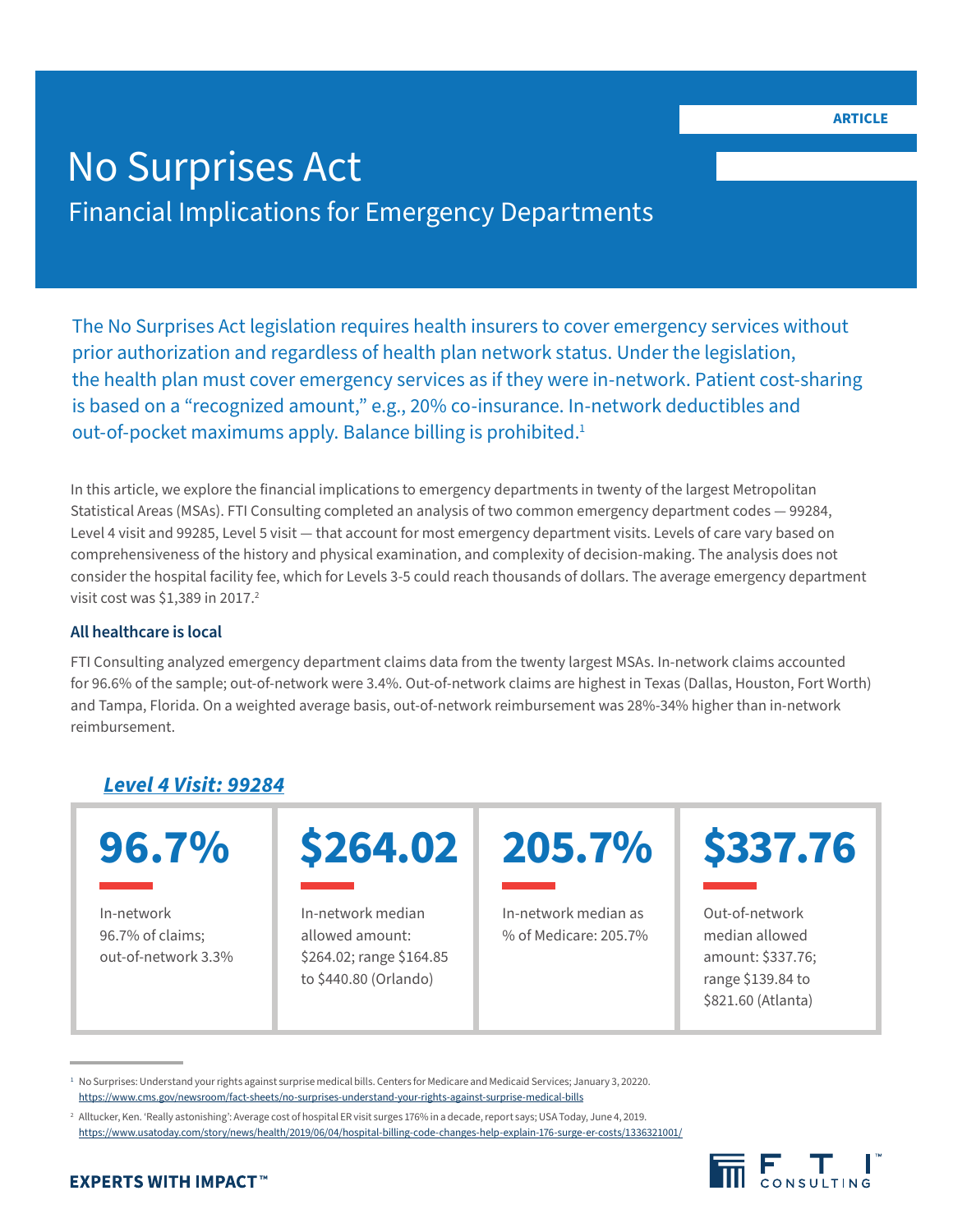## *Level 5 Visit: 99285*

| 96.5%                                                 | \$393.05                                                                                                | 210.9%                                        | \$526.38                                                                                                       |
|-------------------------------------------------------|---------------------------------------------------------------------------------------------------------|-----------------------------------------------|----------------------------------------------------------------------------------------------------------------|
| In-network<br>96.5% of claims;<br>out-of-network 3.5% | In-network median<br>allowed amount:<br>\$393.05; range \$242.21<br>to \$549.94 (Dallas,<br>Fort Worth) | In-network median as<br>% of Medicare: 210.9% | Out-of-network<br>median allowed<br>amount: \$526.38;<br>range \$206.39<br>to \$1,607.84<br>(Washington, D.C.) |

#### In-Network vs. Out-of-Network Rates – Emergency Services (CPT 99284, 99285)



Source: Based on 2019 MarketScan Outpatient Services data li

### **Analysis**

The No Surprises Act is particularly focused on out-of-network claims. Providers and health plans can no longer bill patients beyond their in-network cost-sharing amount. Collection of the differential will be subject to negotiation and, if unsuccessful, an Independent Dispute Resolution process.<sup>3</sup>

The fundamental question involves payment for services beyond in-network contracted rates. A regression to the median contracted rate could result in a significant reduction in high-margin revenues. The magnitude of the financial reduction is also dependent on the number of out-of-network claims.

<sup>3</sup> Detailed Summary of No Surprises Act. American Hospital Association Legislative Advisory; January 14, 2021. <https://www.aha.org/system/files/media/file/2021/01/detailed-summary-of-no-surprises-act-advisory-1-14-21.pdf>